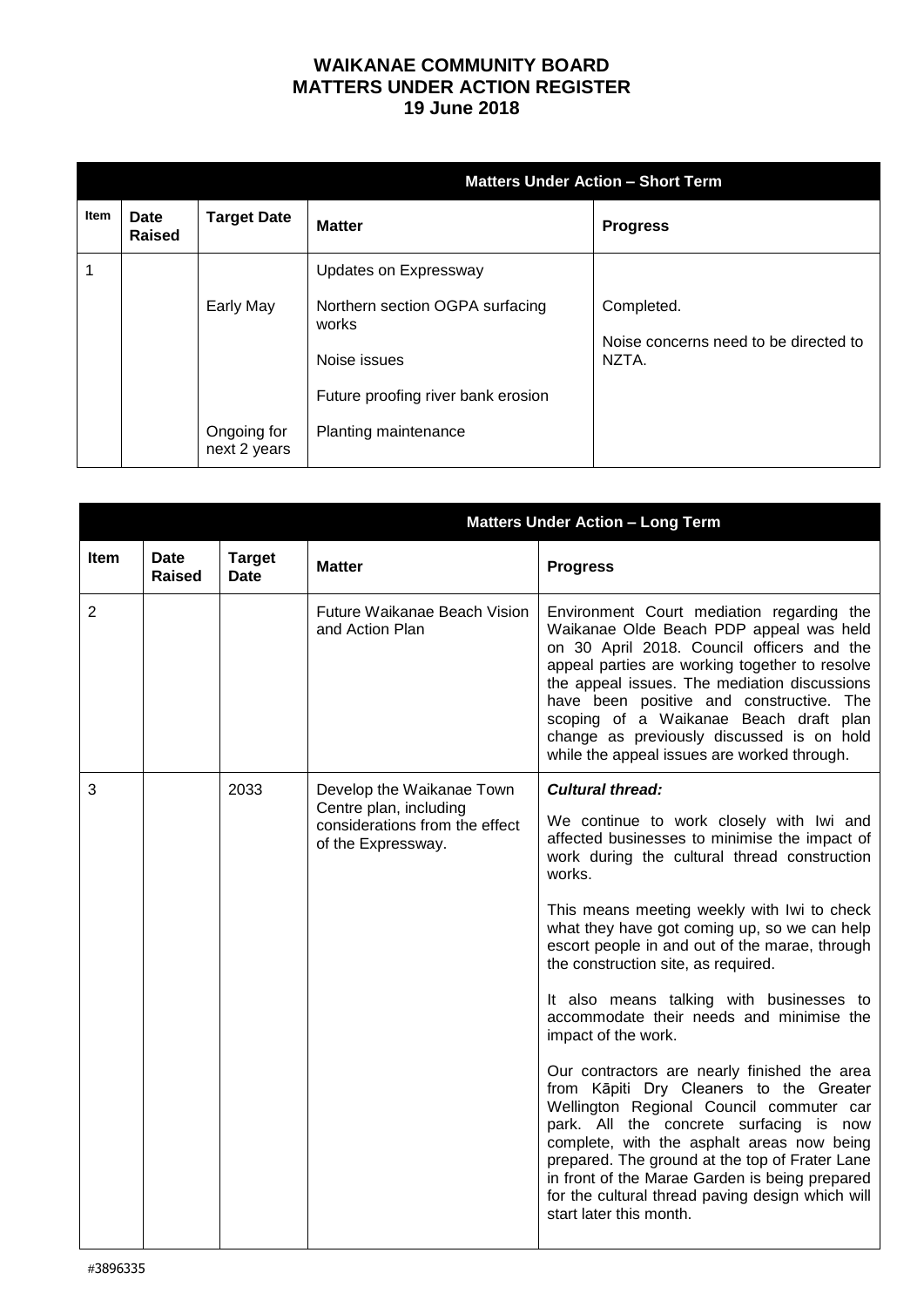|   | <b>Matters Under Action - Long Term</b> |                  |                                      |                                                                                                                                                                                                                                                                                                                                                                                                                                                                                                                                                                                                                                                        |
|---|-----------------------------------------|------------------|--------------------------------------|--------------------------------------------------------------------------------------------------------------------------------------------------------------------------------------------------------------------------------------------------------------------------------------------------------------------------------------------------------------------------------------------------------------------------------------------------------------------------------------------------------------------------------------------------------------------------------------------------------------------------------------------------------|
|   |                                         |                  |                                      | Vehicle access is closed off in this area, so we<br>can carry out the work safely. We've made<br>alternative arrangements for staff at the<br>affected businesses and pedestrian access, to<br>and from the commuter car park, has been<br>temporarily closed and re-routed directly to<br>State Highway 1/Main Road.                                                                                                                                                                                                                                                                                                                                  |
|   |                                         |                  |                                      | Frater Lane is also closed to pedestrians with<br>alternative access via Mahara Place or the<br>Greater<br>Wellington<br>Regional<br>Council<br>commuter car park.                                                                                                                                                                                                                                                                                                                                                                                                                                                                                     |
|   |                                         |                  |                                      | Due to the weather we are slightly behind<br>schedule. We hope to have all the work,<br>including the paving, finished by the end of<br>July.                                                                                                                                                                                                                                                                                                                                                                                                                                                                                                          |
|   |                                         |                  |                                      | <b>Upgrade to Mahara Place:</b>                                                                                                                                                                                                                                                                                                                                                                                                                                                                                                                                                                                                                        |
|   |                                         |                  |                                      | The Mahara Place Development Committee is<br>being set up to progress designs for the<br>improvements to Mahara Place. The terms of<br>reference for this group are being reviewed.                                                                                                                                                                                                                                                                                                                                                                                                                                                                    |
|   |                                         |                  |                                      | In parallel the Town Centres Project Team is<br>working through the project planning for the<br>Mahara Place work.                                                                                                                                                                                                                                                                                                                                                                                                                                                                                                                                     |
| 4 |                                         | <b>July 2018</b> | Waikanae Police Base                 | The Board was considering whether it would<br>petition<br>the<br>Minister<br>of<br>Police/Police<br>Commissioner about reopening the Police<br>Base.                                                                                                                                                                                                                                                                                                                                                                                                                                                                                                   |
| 5 |                                         | August<br>2018   | Signage Audit                        | Status: Beca is currently undertaking a<br>stocktake and review of Council signage<br>strategies and approaches; ie. District Plan,<br>MOTSAM, Council by-laws, urban design<br>policy and town centre strategies. The initial<br>information from the Beca stocktake/review<br>has been received and is being evaluated.                                                                                                                                                                                                                                                                                                                              |
| 6 |                                         |                  | Waikanae Beach Hall                  | In terms of the earthquake prone issues at<br>Waikanae Community Beach Hall, within the<br>next two months staff are reporting to Council<br>with a draft Policy / strategy on how Council<br>should manage its own stock of potentially<br>earthquake prone buildings. Based on Initial<br>Evaluation Plans we have identified 5 buildings<br>which are likely to be earthquake prone<br>(including the Waikanae Beach Hall) being<br>less than 34% of New Build Strength (NBS).<br>In the meantime, the funds identified for the<br>2017/18 capital works have been carried<br>forward until the Earthquake remediation plan<br>has been determined. |
| 7 |                                         | August<br>2018   | Reikorangi Local Outcomes<br>Process | Reikorangi Community Vision and Action Plan<br>2018 - public speaking item                                                                                                                                                                                                                                                                                                                                                                                                                                                                                                                                                                             |
| 8 |                                         | August<br>2018   | Freedom Camping                      | The Freedom Camping report was considered<br>at the Strategy & Policy Committee meeting on<br>22 March 2018 and the following resolution                                                                                                                                                                                                                                                                                                                                                                                                                                                                                                               |